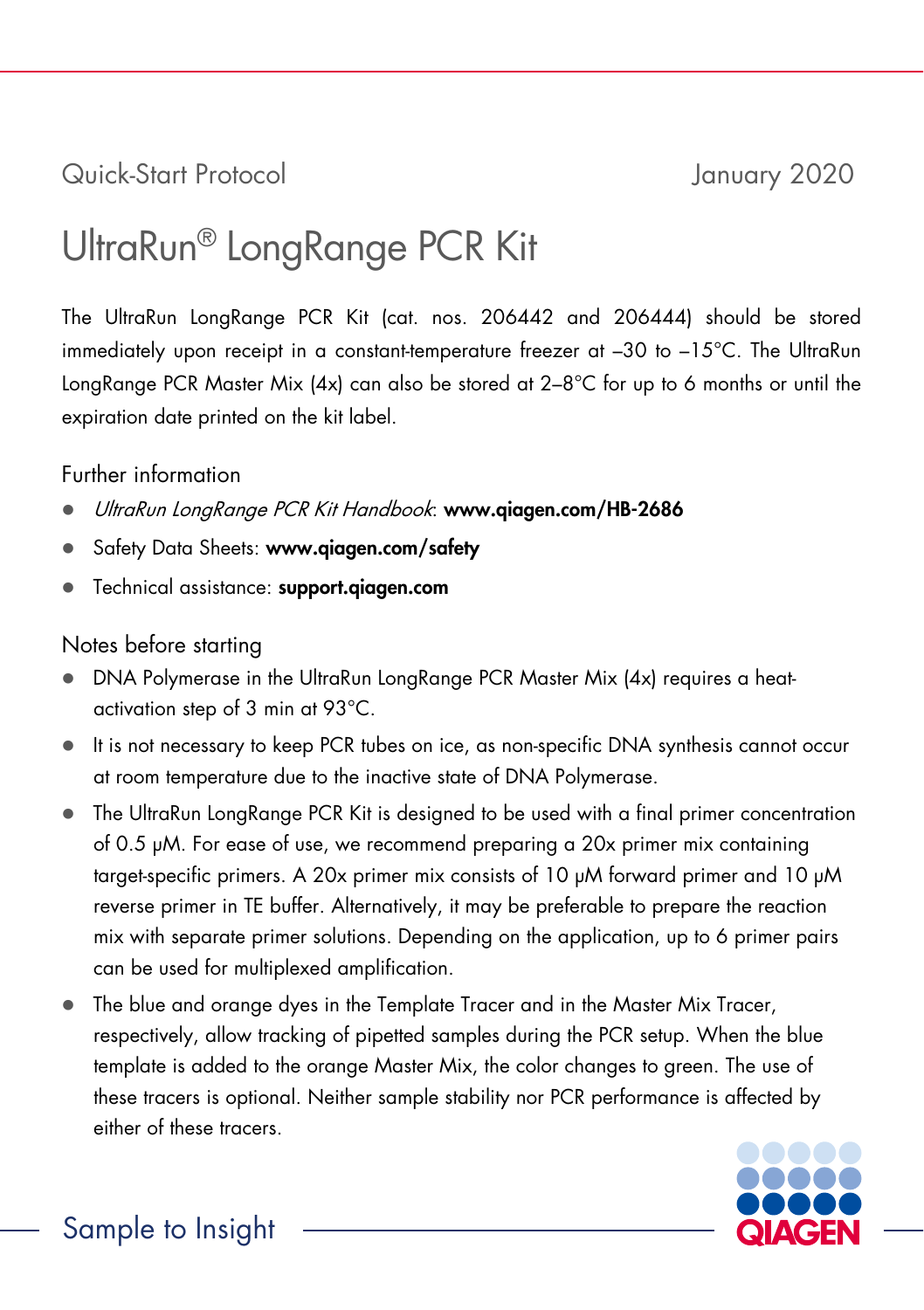- <span id="page-1-0"></span> The blue Template Tracer is provided as a 25x concentrate and should be diluted to obtain a 1x final concentration in the sample.[\\*](#page-1-1) To generate a template dilution series, dilute the 25x concentrate (using template and water or respective diluent) to obtain a final concentration of 1x Template Tracer.
- The orange Master Mix Tracer is provided as a 125x concentrate and can be added either to the reaction setup [\(Table 1\)](#page-1-0) to obtain a 1x final concentration or directly to the Master Mix vial[†](#page-1-2) for long-term storage.
- Reactions can be loaded onto agarose gel directly after cycling. Each tracer dye allows monitoring of the loading process and efficient tracking during electrophoresis. The dyes run at about 50 bp (orange dye) or 4000 bp (blue dye) on 1% agarose gel.
- The UltraRun LongRange PCR Kit is provided with Q-Solution®, which facilitates amplification of templates that have a high degree of secondary structure or that are GC-rich. When using Q-Solution for the first time with a particular primer–template system, always perform parallel reactions with and without Q-Solution.

Protocol

- 1. Thaw UltraRun LongRange PCR Master Mix, template DNA or cDNA, primer solutions, PCR water, Template Tracer (optional), Master Mix Tracer (optional), and 5x Q-Solution (optional). Mix thoroughly before use.
- 2. Prepare the reaction mix according to [Table 1.](#page-1-0) The reaction mix contains all the components, aside from the template DNA. Prepare a volume of reaction mix 10% greater than required for the total number of reactions to be performed. It is not necessary to keep samples on ice during reaction setup or while programming the cycler.

Note: A negative control (without template) should be included in every experiment.

- Mix the reaction mix gently but thoroughly by pipetting up and down a few times or by briefly vortexing. Dispense into the PCR tubes or wells of a PCR plate.
- <span id="page-1-1"></span>\* Example: Add 0.2 μl of the blue Template Tracer (25x) to 5 μl sample before use. If pipetting volumes are too small to handle, the Template Tracer can be pre-diluted using DNA-free water. In this example, 2 μl of 1:10 pre-diluted Template Tracer can be added.
- <span id="page-1-2"></span>† Example: Add 4 μl of the Master Mix Tracer (125x) to 1 tube (500 μl) UltraRun PCR Master Mix (4x). Since the amount of Master Mix tracer added is very small, the concentration of the Master Mix will not be changed, and the UltraRun PCR Master Mix can be used as indicated in the protocol.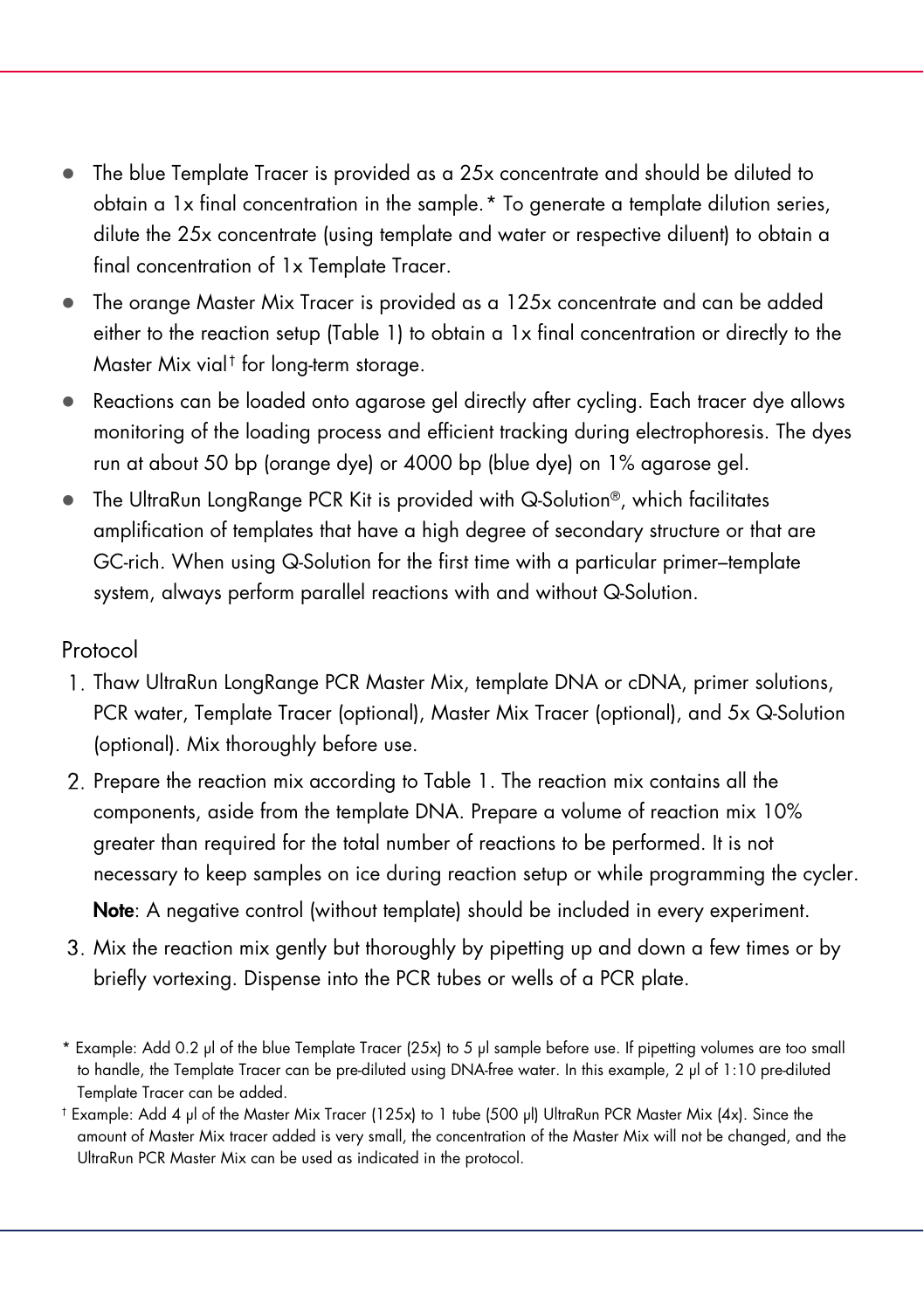| Component                                | Volume/reaction | <b>Final concentration</b>    |
|------------------------------------------|-----------------|-------------------------------|
| UltraRun Long Range PCR Master Mix, 4x   | $5 \mu$         | 1x                            |
| 20x Primer Mix*                          | $1 \mu$         | $0.5$ $\mu$ M for each primer |
| PCR water                                | Variable        |                               |
| <b>Optional:</b> Master Mix Tracer, 125x | $0.04$ pl       | 1x                            |
| Optional: Q-Solution <sup>†</sup> ,5x    | $4 \mu$         | 1x                            |
| Template DNA (added at step 4)           | Variable        | 0.01 ng $-1$ µg/reaction      |
| <b>Total reaction volume</b>             | $20 \mu$        |                               |

Table 1. Reaction setup for UltraRun LongRange PCR Kit

\* A 20x primer–probe mix consists of 10 μM forward primer and 10 μM reverse primer in TE buffer for each target. Primers can either be pre-mixed and added simultaneously or added separately for each target. If the concentration of the primer mix(es) differ, the respective added volume needs to be adjusted to achieve a final concentration of 0.5 μM for each primer. Up to 6 primer pairs can be multiplexed.

† For templates with GC-rich regions or complex secondary structure.

‡ For PCR in a 384-well plate, we recommend a final reaction volume of 10 μl. Reduce pipetting volumes accordingly.

- Add template DNA (1 μg 10 pg per reaction, depending on target abundance and sample type) to each PCR tube. Genomic DNA, cDNA, plasmid DNA, oligonucleotides, and other DNA can serve as template. Program the thermal cycler according to the manufacturer's instructions using the conditions listed in Table 2 and Table 3.
- Place the PCR tubes or plates in the thermal cycler and start the PCR program.

Note: After amplification, samples can be stored at −20°C for longer storage.

Table 2. UltraRun LongRange PCR Kit cycling conditions: standard 2-step protocol

| Step                   | Time             | Temperature     | Comment                                                                                        |
|------------------------|------------------|-----------------|------------------------------------------------------------------------------------------------|
| Initial PCR activation | 3 min            | 93 $°C$         | This heating step activates the DNA Polymerase.                                                |
| 2-step cycling         |                  |                 |                                                                                                |
| Denaturation           | 30 <sub>s</sub>  | 93 $°C$         | Do not exceed this temperature.                                                                |
| Annealing/Extension    | 30 s/kb          | $65^{\circ}$ C* | Use an extension time of 30 s per kilobase DNA<br>for genomic DNA targets.                     |
| Final extension        | $10 \text{ min}$ | $72^{\circ}$ C  |                                                                                                |
| Number of cycles       | $<$ 35           |                 | The optimal cycle number depends on the amount<br>of template and the abundance of the target. |
|                        |                  |                 |                                                                                                |

Standard for primers with  $\textit{Im}$  between 58–65°C